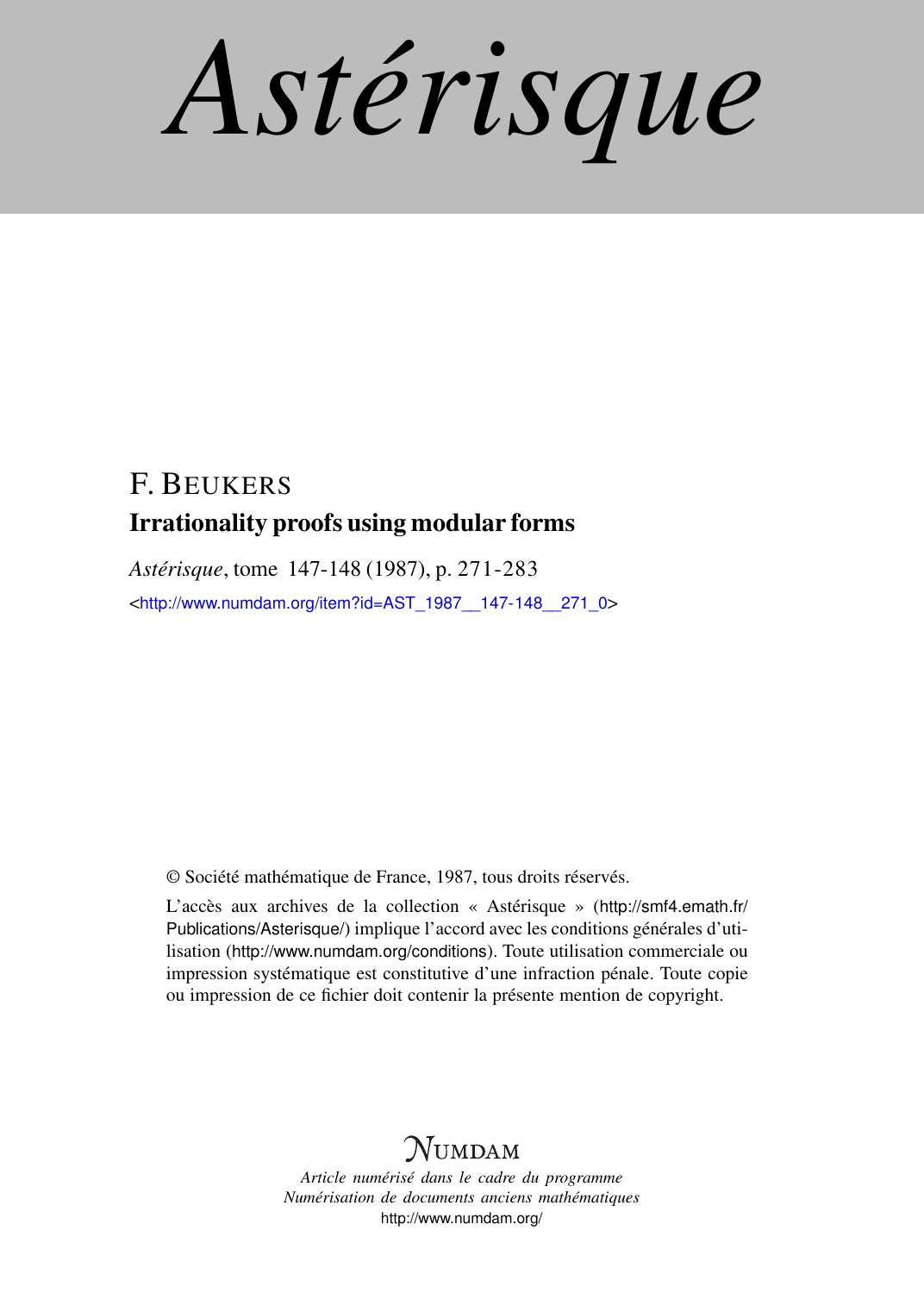*Société Mathématique de France Astérisque 147-148 (1987), p.271-283.* 

#### IRRATIONALITY PROOFS USING MODULAR FORMS

by F.Beukers

#### **0.** INTRODUCTION

In the years following Apery's discovery of his irrationality proofs for  $\zeta(2)$ ,  $\zeta(3)$  (see [P]), it has become clear that these proofs do not only have significance as irrationality proofs, but the numbers that occur in them serve as interesting examples for several phenomena in algebraic geometry and modular form theory. See [Ge][Bel*,2*][SB] for congruences of the Apéry numbers and [Be2,3][BP] for geometrical and modular interpretations. Furthermore, it turns out that Apery's proofs themselves are in fact simple consequences of elementary complex analysis on spaces of certain modular forms. In the present paper we describe this analysis together with some generalisations in Theorems **1**  to 5. For example, we prove that  $8\zeta(3)-5\sqrt{5}L(3)\sqrt{Q(\sqrt{5})}$ , where  $L(3)$ =  $\int_{1}^{\infty}$   $\left(\frac{n}{5}\right)n^{-3}$ . Although the use of modular forms in irrationality proofs looks promising at first sight, the yield of new irrationality results thus far is disappointingly low. However, in methods such as this it is easy to overlook some simple tricks that may give new interesting results.

The first section of this paper describes the general framework of the proofs. This section may seem vague at first sight, but in combination with the proof of Theorem **1** we hope that things will be clear. We have given the proof of Theorem **1** as extensively as possible in order to set it as an example for the other proofs, where we omit some minor details now and then.

### **1**. PRELIMINARIES

In this section we shall describe the general principles which are used in the arguments of the following sections.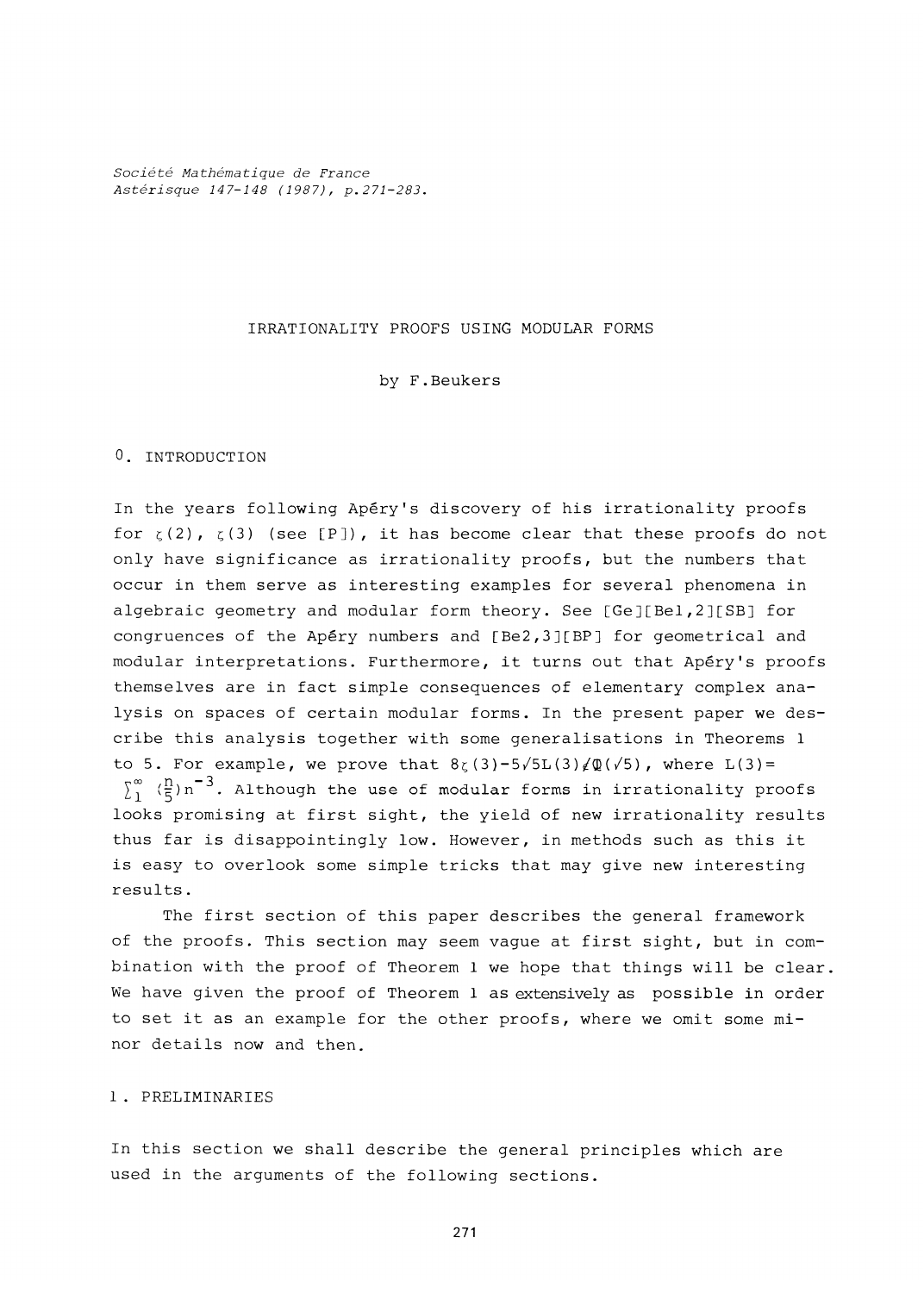Let t(q) =  $\int_0^\infty t_\mathbf{q} q^n$  be a powerseries convergent for all  $|q|<1$ . Let  $w(q)$  be another analytic function on  $|q|<1$ . We like to study w as function of t. In general it will be a multivalued function over which we have no control. However, we shall introduce some assumptions. First,  $t_0 = 0$ ,  $t_1 \neq 0$ . Let now q(t) be the local inverse of  $t(q)$  with q**(0)=0.** Choose w(q(t)) for the value of w around t**=0**. In order to determine the radius of convergence of the powerseries  $w(q(t))=\begin{bmatrix} \infty & w_n t^n \end{bmatrix}$ we introduce branching values of t. We say that t branches above  $t_0$ , if either  $t_0$  is not in the image of t, or if t'(q<sub>0</sub>)=0 for some q<sub>0</sub> with t(q<sub>0</sub>)=t<sub>0</sub>.In other words, t branches above t<sub>0</sub>, if the map t:  $\{|q|<1$   $\rightarrow$  C is not a local covering above  $t_0$ . We call such a  $t_0$  a branching value of t. Now assume, that t has a discrete set of branching values  $t_1, t_2, \ldots$  where we have excluded zero as a possible value and suppose  $|t_1|<|t_2|<...$  . It is clear now that the radius of convergence is in general  $|t_1|$ . We shall be interested in cases where the radius of convergence is larger than  $|t_1|$ . Let  $\gamma$  be a closed contour in the complex t-plane beginning and ending at the origin, not passing through any  $t^{\parallel}$  and which encircles the point  $t^{\parallel}$  exactly once. Suppose that analytic continuation of  $w(q(t))$  along  $\gamma$  again yields the same branch of  $w(q(t))$ . Then  $w(q(t))$  can be continued analytically to the disc  $|t|<|t_2|$  with exception of the possible isolated singularity  $t_1$ . If w(q(t)) remains bounded around  $t_1$  we can conclude that the radius of convergence is at least  $|t_2|$ . Our irrationality proofs consist exactly of the construction of such instances. The point of having a radius of convergence as large as possible consists of the following Proposition.

PROPOSITION 1.1. Let  $f_0(t)$ ,  $f_1(t)$ ,..., $f_k(t)$  be powerseries in t. Suppose that for any  $n \in \mathbb{N}$ ,  $i = 0, 1, ..., k$  the n-th coefficient in the Taylorseries of  $f_i$  is rational and has denominator dividing  $d^n[1,\ldots,n]^T$ where r,d are certain fixed positive integers and [**1**,..,n] is the lowest common multiple of  $1, \ldots, n$ . Suppose there exist real numbers  $\theta_1$ ,  $\theta_2$ , ...,  $\theta_k$  such that  $f_0(t)+\theta_1f_1(t)+\theta_2f_2(t)+...+\theta_kf_k(t)$  has radius of convergence p and infinitely many nonzero Taylor coefficients. If  $p > de^{r}$ , then at least one of  $\theta_1, \ldots, \theta_k$  is irrational.

REMARK. Note that if k=l we have an honest irrationality proof.

PROOF. Choose  $\epsilon > 0$  such that  $\rho - \epsilon > d e^{\int f(t) dt}$ . Let f (t) =  $\int_{a}^{\infty} a_{i,n} t^{n}$ . Since the radius of convergence of  $f_0(t)+\theta_1 f_1(t)+ \ldots + \theta_k f_k(t)$  is  $\rho$ , we have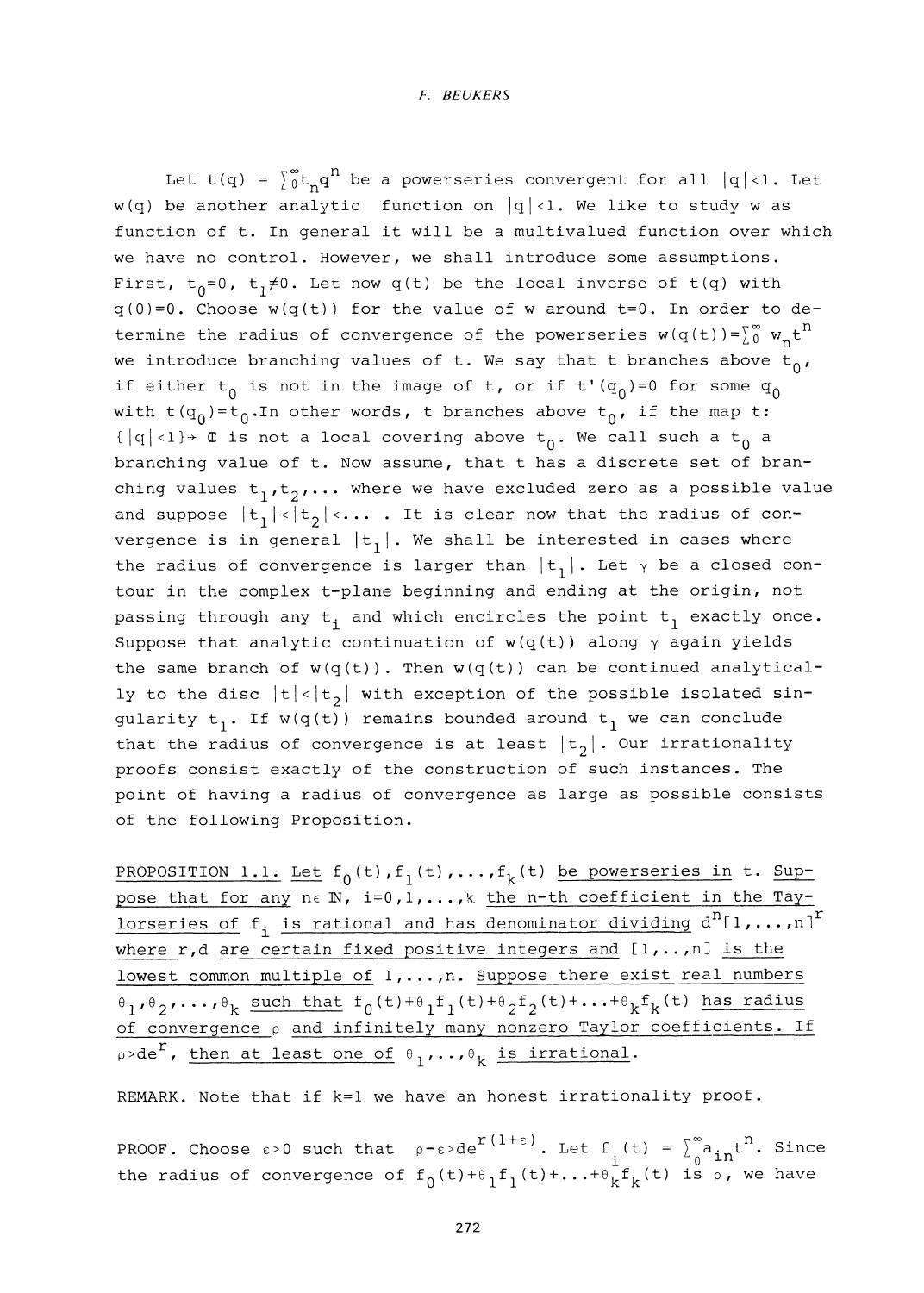for sufficiently large n,  $|a_{0n}^+a_{1n}^-e_1^+ \dots + a_{kn}^-e_k^+|$   $\cdot$  (p- $\epsilon$ ) $^{-n}.$  Suppose  $e_{1}$ , have common denominator D. Then A<sub>n</sub>= **. . . ,6,** are all rational and have common denominator D. Then A = K n  $\begin{bmatrix} 1 & 0 & 0 \\ 0 & 0 & 1 \end{bmatrix}^T \begin{bmatrix} 0 & 0 \\ 0 & 0 \end{bmatrix}^T$  and  $\begin{bmatrix} 1 & 0 \\ 0 & 1 \end{bmatrix}^T$  and  $\begin{bmatrix} 1 & 0 \\ 0 & 1 \end{bmatrix}^T$  and  $\begin{bmatrix} 1 & 0 \\ 0 & 1 \end{bmatrix}^T$  and  $\begin{bmatrix} 1 & 0 \\ 0 & 1 \end{bmatrix}^T$  and  $\begin{bmatrix} 1 & 0 \\ 0 & 1 \end{bmatrix}^T$  an  $\begin{bmatrix} 1 & n \\ n \end{bmatrix}$   $\begin{bmatrix} 1+\epsilon \end{bmatrix}$  n. By the prime number theorem we have  $\sum_{n=0}^{\infty}$  ( $\frac{1+\epsilon}{r}$ )  $r$  ( $\epsilon_{n=0}$ ))<sup>n</sup> since  $\det^{r(1+\epsilon)}$  ( $\epsilon_{n=0}$ )<sup>-1</sup>  $\epsilon$ ) this implies  $\text{Cyl}(\text{d}e)$  ( $\text{Q-E}$ ) ). Since derive the set of  $\text{R}^{\text{eff}}$  is implies that  $\text{R}^{\text{eff}}_{\text{n}}$  for  $\text{Syl}(\text{d}e)$  and  $\text{R}^{\text{eff}}$  for  $\text{Syl}(\text{d}e)$  and  $\text{d}e$  is contradiction with our assumption  $\text{R} \neq$ sufficiently large n, in contradiction with our assumption  $A_n \neq 0$  for infinitely many n. Thus our Proposition follows.  $0.E.D.$ infinitely many n. Thus our Proposition follows. The construction of the functions  $t(q)$  and  $w(q)$  will proceed using modular forms and functions. The values for which we obtain irrationality results are in fact values at integral points of Dirichlet series associated to modular forms.

PROPOSITION 1.2. Let  $F(\tau) = \int_{1}^{\infty} a_{n} q^{n}$ ,  $q=e^{2\pi i \tau}$  be a Fourier series convergent for  $|q|<1$ , such that for some  $k, N \in \mathbb{N}$ ,

$$
F(-1/N\tau) = \epsilon (-i\tau \sqrt{N})^{K} F(\tau),
$$

where  $\varepsilon = +1$ . Let  $f(\tau)$  be the Fourier series

$$
f(\tau) = \int_{1}^{\infty} \frac{a_n}{n^{k-1}} q^n.
$$

Let  

$$
L(F, s) = \sum_{1}^{\infty} \frac{a_n}{n^s}
$$

and finally,

$$
h(\tau) = f(\tau) - \sum_{0 \le r < \frac{1}{2}(k-2)} \frac{L(F, k-r-1)}{r!} (2\pi i \tau)^{r}
$$
  
Then  

$$
h(\tau) - D = (-1)^{k-1} \varepsilon (-i\tau/N)^{k-2} h(-1/N\tau)
$$

where D=0 if k is odd and D = L(F, 
$$
\frac{1}{2}k
$$
)  $(2\pi i \tau)^{\frac{1}{2}k-1}/(\frac{1}{2}k-1)!$  if k is even.  
Moreover, L(F,  $\frac{1}{2}k$ ) = 0 if  $\epsilon$ =-1.

PROOF. We apply a lemma of Hecke, see [W section 5] with  $G(\tau) = \varepsilon F(\tau)/(i\sqrt{N})^k$  to obtain

$$
f(\tau) - \varepsilon (-1)^{k-1} (-i\tau/N)^{k-2} f(-1/N\tau) = \sum_{r=0}^{k-2} \frac{L(F, k-r-1)}{r!} (2\pi i \tau)^r
$$

Split the summation on the right hand side into summations over  $r<\frac{k-1}{2}$ ,  $r>\frac{k-1}{2}$  and, possibly,  $r=\frac{k-1}{2}$ . For the region  $r>\frac{k-1}{2}$  we apply the functional equation

$$
\frac{L(F,k-r-1)}{r!} = \varepsilon (-1)^k (-i\sqrt{N})^{k-2} (-\frac{1}{N})^{k-r-2} (2\pi i)^{k-2r-2} \frac{L(F,r+1)}{(k-r-2)!}
$$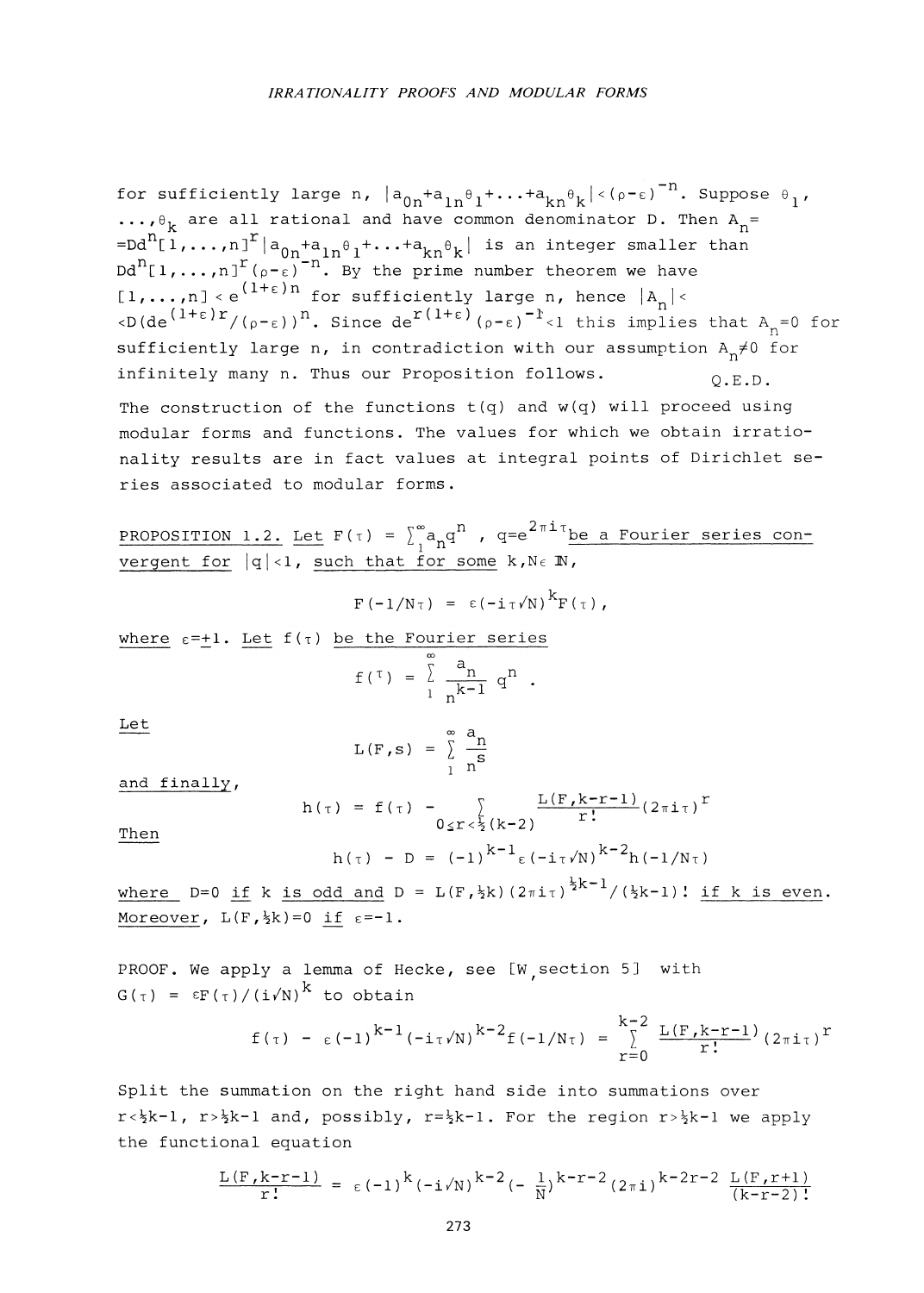```
and substitute r by k-2-r.
```
Q.E.D.

2. THE GROUP  $r_1(6)$ 

This group is exactly the subgroup of  $SL(2,\mathbb{Z})$  of all matrices  $\begin{pmatrix} a & b \\ c & d \end{pmatrix}$ with  $a \equiv d \equiv 1 \pmod{6}$ ,  $c \equiv 0 \pmod{6}$ . Its fundamental domain can be pictured as below. A complete set of inequivalent cusps is given by  $0, 1/2, 1/3, \infty$ .



They are regular and have widths 6, 3,2,1 respectively. Consider the following function.

$$
y(\tau) = \frac{\eta(6\tau)^8 \eta(\tau)^4}{\eta(2\tau)^8 \eta(3\tau)^4}
$$
  
where  

$$
\eta(\tau) = q^{1/24} \frac{\tilde{m}}{\tilde{l}} (1-q^n)
$$

$$
q = e^{2\pi i \tau} \text{Im} \tau > 0.
$$

That it is a modular function on  $_{\Gamma_1}$ (6) can be checked using the transformation formula for  $\eta(\tau)$  in [Ra,Ch9]. Since  $y(\tau)$  has only one simple zero in the fundamental domain it generates the field of modular functions on  $\Gamma_1(6)$ . Moreover,  $y(0)=1/9$ ,  $y(1/3)=1$ ,  $y(1/2)=\infty$ ,  $y(\infty)=0$ . The function  $y(-1/6\tau)$  is again invariant on  $\Gamma_1(6)$  and one easily checks that  $(1)$ 

Hence the function  
\n
$$
y(-1/6\tau) = \frac{y(\tau) - 1/9}{y(\tau) - 1}
$$
\n
$$
y = 1 - 9y(\tau)
$$

$$
t(\tau) = y(\tau) \frac{1 - 9y(\tau)}{1 - y(\tau)}
$$

is invariant under the involution  $\tau$ <sup>+-1</sup>/6 $\tau$  . Moreover,

$$
t(\tau) = \left(\frac{\Delta(6\tau)\Delta(\tau)}{\Delta(3\tau)\Delta(2\tau)}\right)^{\frac{1}{2}} = q_{\frac{10}{1}}^{\frac{10}{12}}(1-q^{6n+1})^{12}(1-q^{6n+5})^{-12}
$$

which is checked by noticing that  $(\Delta(3\tau) \Delta(2\tau) / \Delta(3\tau) \Delta(2\tau))$  <sup>2</sup> is modular with respect to  $\Gamma_1(6)$ , invariant under  $\tau \rightarrow -1/6\tau$  and its zeros and poles coincide with those of  $t(\tau)$ .

PROPOSITION 2.1. The function  $t(\tau)$  maps the shaded open area in the picture below univalently onto the upper half plane and satisfies

$$
t(i\infty) = 0
$$
,  $t(i/\sqrt{6}) = (\sqrt{2}-1)^4$ ,  $t(2/5+i/5\sqrt{6}) = (\sqrt{2}+1)^4$ ,  $t(\frac{1}{2}) = \infty$ .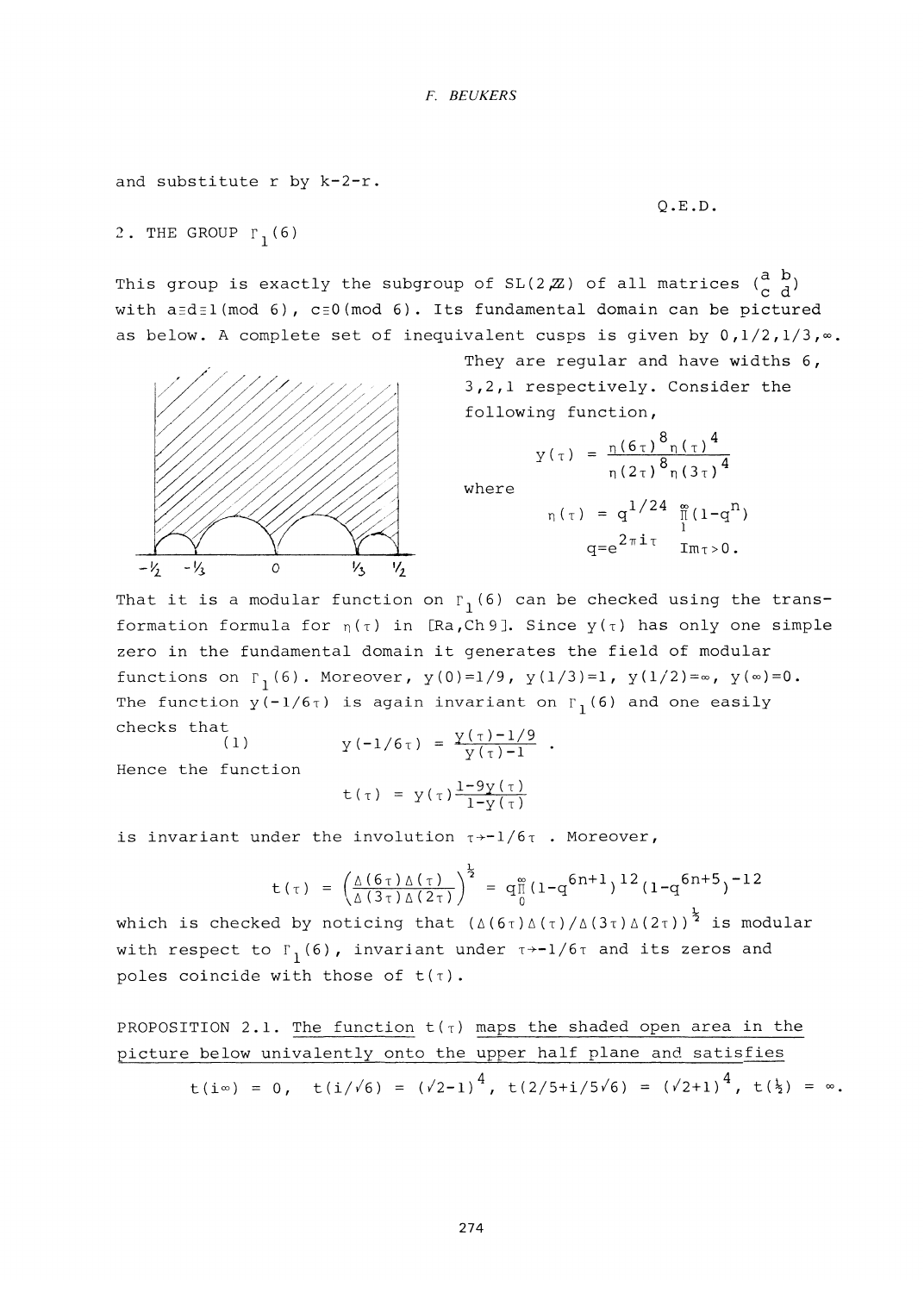

PROOF. That t( $\pm \infty$ )=0, t( $\frac{1}{2}$ )= $\infty$  can be seen from the values y( $\pm \infty$ ) = 0, y( $\frac{1}{2}$ )=  $\infty$ . From (1) it follows that for  $\tau = i/\sqrt{6}$  and  $y_0 = y(i/\sqrt{6})$ , we have  $Y_0 = (y_0 - 1/9)/(y_0 - 1)$ , hence  $y_0 = 1 + 2\sqrt{2}/3$  and correspondingly,  $t(i/\sqrt{6}) =$  $(\sqrt{2}+1)^{4}$ . The same principle can be applied to obtain t(2/5+i/5/6) =  $(\sqrt{2}+1)^4$ . To decide which sign should be taken, one estimates t(i/ $\sqrt{6}$ ) and  $t(2/5+i/5/6)$  numerically and obtain the values of our Proposition. Furthermore,  $t(\tau)$  assumes every value at most once in the union of I and II. Finally,  $t(\tau)$  is real on the boundary of I. Our Proposition now follows.

Q.E.D.

In the theorems and proofs that follow we let  $M_k(r_1(6))$  be the space of modular forms of weight k with respect to  $\Gamma_1(6)$ , and let

$$
E_4(\tau) = 1 + 240 \int_0^{\infty} \sigma_3(n) q^n
$$
, 
$$
E_2(\tau) = 1 - 24 \int_0^{\infty} \sigma(n) q^n
$$

be the standard Eisenstein series.

THEOREM 1. **c**(3) is irrational.

PROOF. Let

$$
40F(\tau) = E_4(\tau) - 36E_4(36\tau) - 7(4E_4(2\tau) - 9E_4(3\tau))
$$
  

$$
24E(\tau) = -5(E_2(\tau) - 6E_2(6\tau)) + 2E_2(2\tau) - 3E_2(3\tau).
$$

Notice that  $F$ ( $\tau$ ) $\in$ M<sub> $_A$ </sub>( $\Gamma_1$ (6)) and  $F$ ( $-1/6\tau$ )= $-36\tau$   $^4$ F( $\tau$ ), F(i $\infty$ )=0 and  $E(\tau) \in M$ <sub>2</sub>( $\Gamma$ <sub>1</sub>(6)),  $E(-1/6\tau) = -6\tau^2 E(\tau)$ . The Dirichlet series corresponding to  $F(T)$  reads

$$
L(F,s) = \sum_{1}^{\infty} \frac{6\sigma_3(n)}{n^s} - 36 \frac{6\sigma_3(n)}{(6n)^s} - 28 \frac{6\sigma_3(n)}{(2n)^s} + 63 \frac{6\sigma_3(n)}{(3n)^s}
$$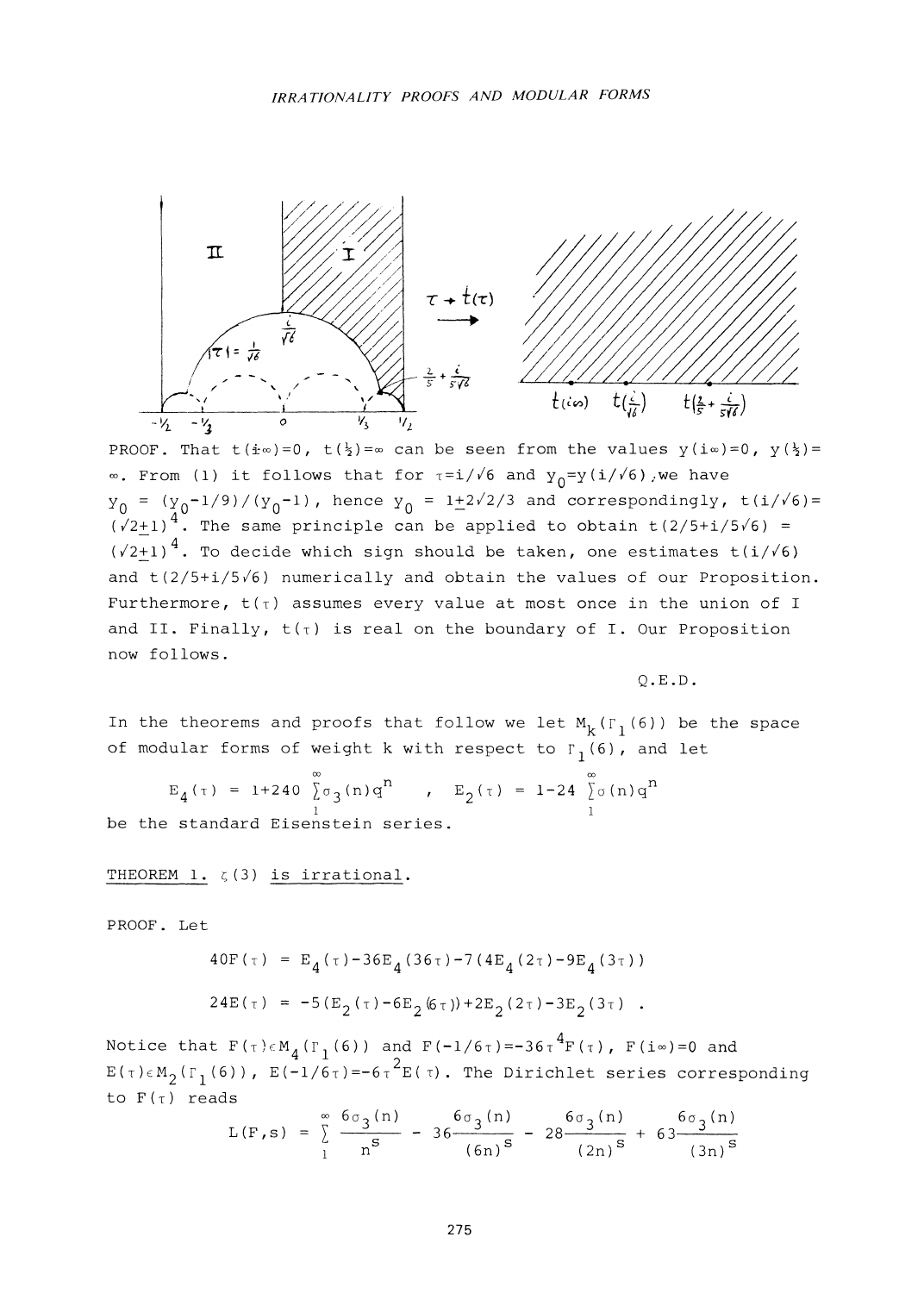$$
=6(1-6^{2-s}-7\cdot 2^{2-s}+7\cdot 3^{2-s})\zeta(s)\zeta(s-3).
$$

Define  $f(\tau)$  by  $(\frac{d}{d\tau})^3 f(\tau) = (2\pi i)^3 F(\tau)$  ,  $f(i\infty)=0$ . From Proposition 1.2 and the fact that  $F(-1/6\tau)=-36\tau^4F(\tau)$  follows

$$
6\tau^{2}
$$
 (f(-1/6 $\tau$ )-L(F,3)) = -(f( $\tau$ )-L(F,s))

and since  $L(F, 3) = 6 \cdot (-1/3) \zeta(3) \zeta(0) = \zeta(3)$ , we have

$$
6\tau^{2}
$$
 (f(-1/6 $\tau$ )- $\zeta$ (3)) = -(f( $\tau$ )- $\zeta$ (3)).

Multiplication with  $E(-1/6\tau) = -6\tau^2 E(\tau)$  yields  $M$  is depited that with  $E(X, Y)$  is  $E(X, Y)$  yields

(2) 
$$
E(-1/6\tau) (f(-1/6\tau) - \zeta(3)) = E(\tau) (f(\tau) - \zeta(3))
$$
.

The function  $E(\tau)(f(\tau)-\zeta(3))$  can be considered as a multivalued function of  $t=t(\tau)$ . We choose it at  $t=0$  as follows.From the expansion t=qn<sup>∞</sup>(1-q<sup>6n+1</sup>)<sup>12</sup>(1-q<sup>6n+5</sup>)<sup>-12</sup> = q-12q<sup>2</sup>+66q<sup>3</sup>-220q<sup>4</sup>+495q<sup>5</sup>-... one infers the inverse expansion  $q=t+12t^2+222t^3+\ldots$  . Then, from  $E(\tau)=1+5q+13q^2+\ldots$ ... one finds  $E(t)=1+5t+73t^2+1445t^3+\ldots$  and similarly,  $E(t)f(t) =$  $= 6t + (351/4)t^{2} + ...$ 

By construction one notes that  $E(t) \in \mathbb{Z}$  [[t] and  $E(t) f(t) = \int_{1}^{\infty} a_n t^n$ , where  $a_n \in \mathbb{Z}/[1,\ldots,n]$  . Since the inverse function  $t \rightarrow \tau$  branches at  $t=(\sqrt{2}-1)^{14}$  one expects the radius of convergence of  $E(t)(f(t)-\zeta(3))$ to be  $(\sqrt{2}-1)^4$ . However, by the property (2), the function t+  $E(t)$  (f(t)- $\zeta$ (3)) has no branch point at  $t=(\sqrt{2}-1)^4$ , and its radius of convergence equals at least the next branching value, which is  $(\sqrt{2}+1)^4$ . Furthermore, it cannot be a polynomial in t, since then  $f(\tau) - \zeta(3)$ would be a modular form of weight -2, which is impossible. We now where we a modular form of  $\frac{1}{2}$  with  $\theta = r(3)$  to conclude  $r(3)/\sqrt{m}$ apply Proposition 1.1 with**-e1=c**(3) to conclude **c**(3)/Q.

 $\sum_{\text{number}}$  $R$ Example. Note that  $1/5/75/1115/111$  are exactly  $A_{P}$  is numbers for  $\lambda(3)$ .

THEOREM 2. Let  $F(\tau) = \eta(\tau)^2 \eta(2\tau)^2 \eta(3\tau)^2 \eta(6\tau)^2$  and  $L(F,s)$  the corresponding Dirichlet series. Then at least one of the numbers  $\pi^{-2}$ L(F,2) and  $L(F, 3) + (47L(F, 2) \zeta(3) / 48\pi^2)$  is irrational.

PROOF. The function  $F(\tau)$  is in  $M_A(\Gamma_1(6))$ , it is a cusp form, and F(-1/6<sup>t</sup>)=36<sup>t</sup> <sup>4</sup>F(<sup>t</sup>). Let f(<sup>t</sup>) be the Fourier series such that  $(\frac{d}{dx})^3$  f(<sup>t</sup>)=  $3\frac{1}{10}$  $\mathcal{L}(2\mathbb{I})$  F(I), f(I<sup>w</sup>)=0. Then it follows from Proposition 1.2 that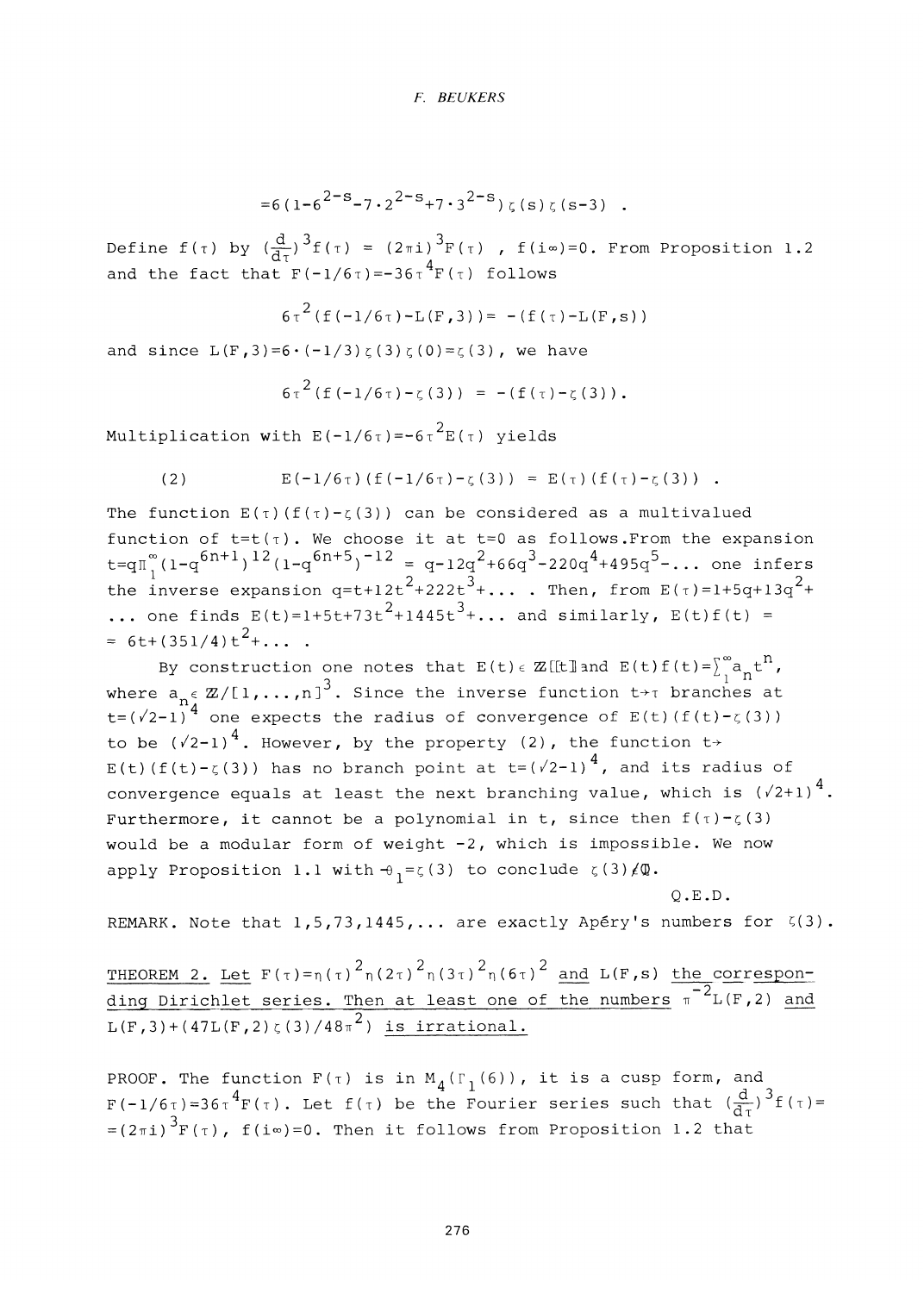(3) 
$$
6\tau^2(f(-1/6\tau) - L(F,3)) = f(\tau) - L(F,3) - L(F,2)2\pi i\tau
$$
.

Consider also

$$
240G(\tau) = 13(E_A(\tau) + 36E_A(6\tau)) - 37(4E_A(2\tau) + 9E_A(3\tau)) .
$$

4 It has the properties **G**(i**°°)=0, G(-1/6T)=36T G(T**). The corresponding Dirichlet series reads,

 $L(G,s) = (13 + 13.6^{2-s} - 37.2^{2-s} - 37.3^{2-s})\zeta(s)\zeta(s-3)$ Letting  $\left(\frac{d}{d\tau}\right)^3 g(\tau) = (2\pi i)^3 G(\tau)$ ,  $g(i\infty)=0$ , we have

$$
6\tau^{2}
$$
 (g(-1/6 $\tau$ )-L(G,3)) = g( $\tau$ )-L(G,3)-L(G,2)2 $\pi$ i $\tau$ ,

hence,

(4) 
$$
6\tau^2 (g(-1/6\tau) - \frac{47}{6}\zeta(3)) = g(\tau) - \frac{47}{6}\zeta(3) + 48\zeta(2) 2\pi i \tau
$$
.

Elimination of  $2\pi i \tau$  from (3) and (4) gives that the function  $h(\tau)$  =  $48\zeta(2)$  (f( $\tau$ )-L(F,3))+L(F,2)(g( $\tau$ )- $\frac{47}{6}\zeta(3)$ ) behaves like  $6\tau^{2}h(-1/6\tau)$ =h( $\tau$ ). Now consider

$$
E(\tau) = E_2(\tau) - 2E_2(2\tau) + 6E_2(6\tau) - 3E_2(3\tau).
$$

It is in M<sub>2</sub>( $\Gamma_1(6)$ ) and we have  $E(-1/6\tau)$ =6 $\tau^2E(\tau)$ . Consequently,  $E(-1/6\tau)h(-1/6\tau)=E(\tau)h(\tau)$  and by an argument similar to the one in Theorem **1** we find that

$$
48\zeta(2) f(t) E(t)+L(F,2) g(t) E(t)-(48\zeta(2) L(F,3)+L(F,2)\frac{47}{6}\zeta(3)) E(t)
$$

is a power series in t with radius of convergence  $(\sqrt{2}+1)^4$ . Again the denominator of the n-th coefficient in the powerseries of  $E(t)f(t)$ ,  $E(t)g(t)$ , $E(t)$  divides  $[1, ..., n]$ <sup>3</sup>. We can now apply Proposition 1.1 to obtain our Theorem.

Q.E.D.

THEOREM **3.** Let

$$
\sum_{n=1}^{\infty} a_n q^n = \left(\frac{9 \left(\tau\right) n^9 (6\tau)}{3 \left(2\tau\right) n^3 (3\tau)}\right)^{\frac{1}{2}} = q_{n=1}^{\infty} (1-q^n)^3 (1-q^{3n})^3 \frac{(1+q^{3n})^{9/2}}{(1+q^n)^{3/2}}
$$

Then  $\int_{a}^{\infty} a_n / n^2$  is irrational.

PROOF.Consider the product

$$
E(\tau) = \frac{\eta^{7} (2 \tau) \eta^{7} (3 \tau)}{\eta^{5} (\tau) \eta^{5} (6 \tau)}
$$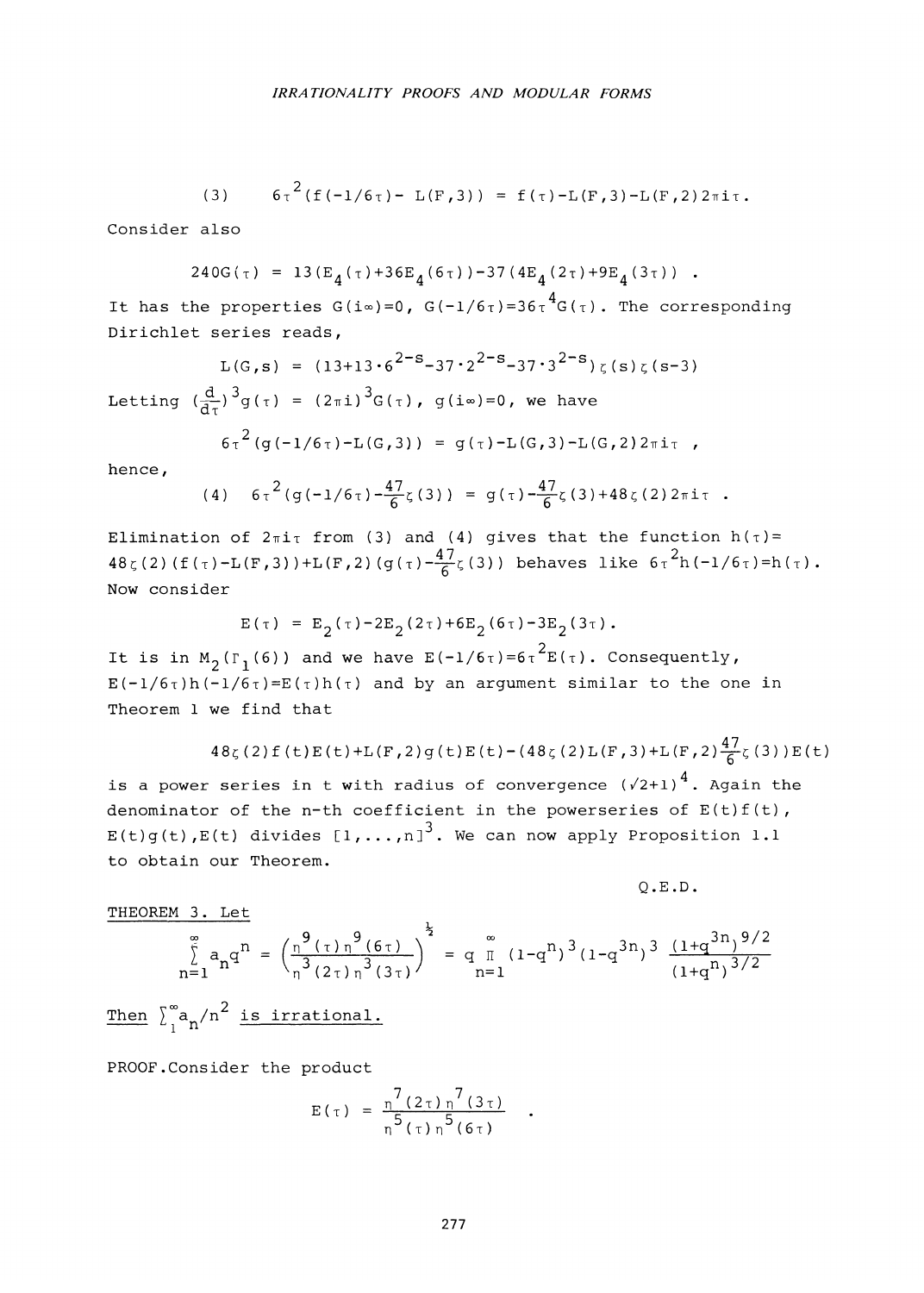We have  $E(-1/6T)=-6T^2E(T)$  and hence  $\sqrt{E(-1/6T)}=+(-iT\sqrt{6})\sqrt{E(T)}$ . Since  $E(\tau)$  has only zeros and poles in the cusps, it can be well-defined on the upper half plane. Since  $E(i/\sqrt{6})\neq 0$ , we should have  $\sqrt{E(-1/6\tau)}=$  $-i\tau\sqrt{6}/E(\tau)$  . Now consider

$$
F(\tau) = \frac{\eta^{7}(\tau)\eta^{7}(6\tau)}{\eta^{5}(2\tau)\eta^{5}(3\tau)} \sqrt{E(\tau)}
$$

which obeys  $F(-1/6\tau) = (-i\tau\sqrt{6})^3F(\tau)$ . Let  $f(\tau)$  be defined by  $(\frac{d}{d\tau})^2f(\tau) =$  $=(2\pi i)^2 F(\tau)$ ,  $f(i\infty)=0$ . Then

$$
-i\tau\sqrt{6}(f(-1/6\tau)-L(F,2)) = f(\tau)-L(F,2)
$$
.

Multiplication with /E(—1/6**T**)=—ix**/6**/E(**T**) yields,

$$
\sqrt{E(-1/6\tau) (f(\tau) - L(F, 2))} = \sqrt{E(\tau) (f(\tau) - L(F, 2))} .
$$

Notice that  $\sqrt{E(\tau)}$  considered as a function of t is a power series whose nth coefficient is rational and has denominator dividing  $4^n$ . The denominator of the nth coefficient of  $E(t) f(t)$  divides  $4^{n}$ [1,...,n]<sup>2</sup>. By the same argument as in the previous Theorems, the radius of convergence of  $\sqrt{E(t)}(f(t)-L(F,2))$  is  $(\sqrt{2}+1)^4$ . Since  $4e<(\sqrt{2}+1)^4$ , we can apply Proposition 1.1 to find our Theorem.

Q.E.D.

REMARK. Theorem **3** is the one alluded to in [Be2]

```
3.THE GROUP r1(5)
```
The fundamental domain of the group  $\Gamma_1(5) = \left(\begin{pmatrix} a & b \\ c & d \end{pmatrix} \right)$  SL(2,**Z**) |a=d=1(mod 5), c=0(mod 5)} can be pictured as below. The cusps are given by 0,1/2,  $2/5$ , i∞. They are regular and have widths  $5,5,1,1$  respectively. Con-



sider the following function,

$$
y(\tau) = q_{\Pi} (1 - q^{n})^{5(\frac{\pi}{5})},
$$

where  $(\frac{n}{5})$  is the Legendre symbol. The function  $y(\tau)$  is a hauptmodul for the group  $\Gamma_1$ (5).Moreover,  $y(0) = -\frac{11}{2} + \frac{5}{2}\sqrt{5}$ ,  $y(2/5) = \infty$ ,  $y(1/2) =$  $-\frac{11}{2} - \frac{5}{2}$  ,  $\frac{7}{2}$  (i $\infty$ )=0. The function  $y(-1/5T)$  is again modular with respect to  $\Gamma_1(5)$  and one easily checks that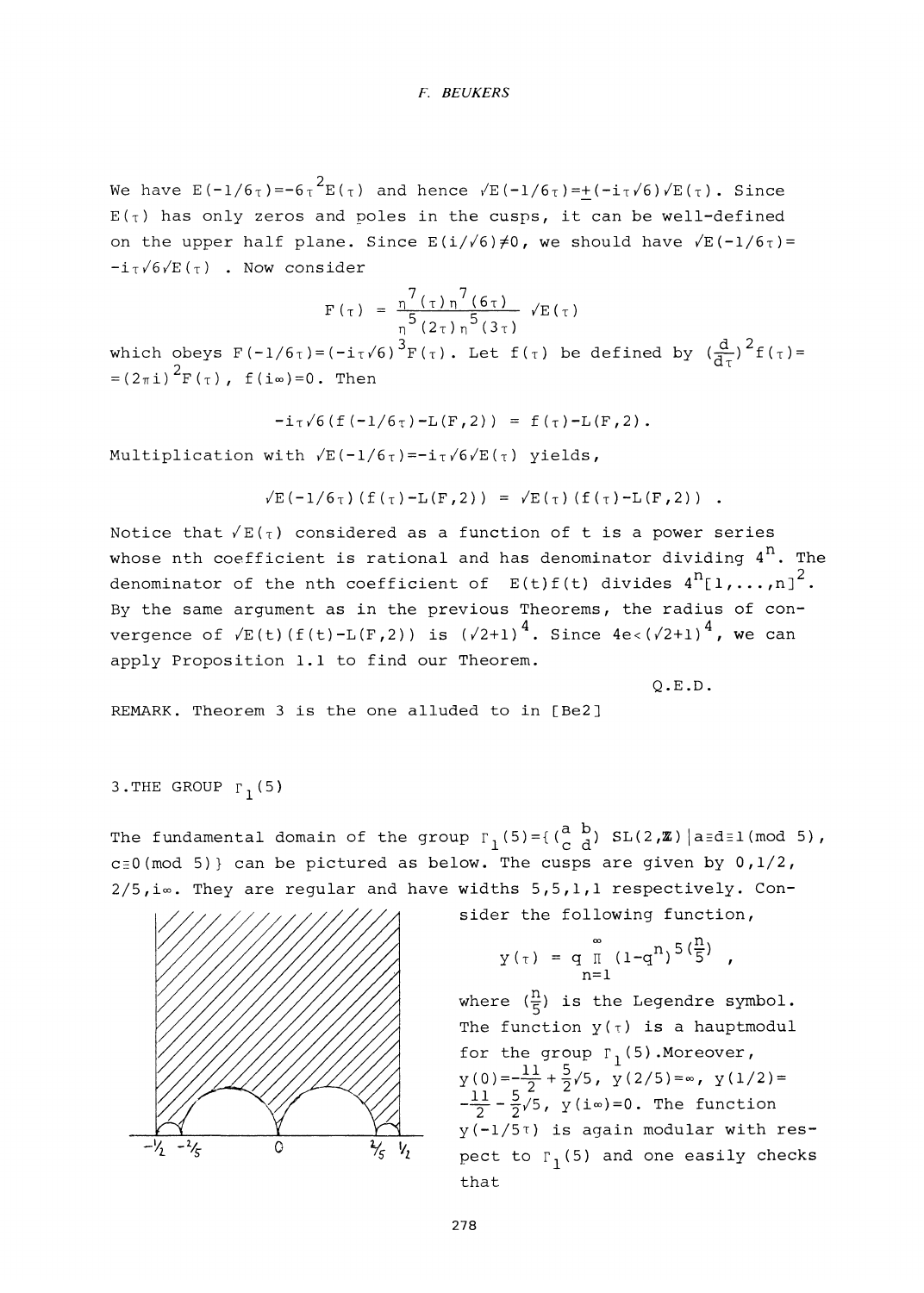$$
y(-1/5\tau) = \frac{\lambda_1 - y}{1 + \lambda_1 y}, \quad \lambda_1 = -\frac{11}{2} + \frac{5}{2}\sqrt{5}.
$$
  

$$
t(\tau) = y(\tau) \frac{\lambda_1 - y(\tau)}{1 + \lambda_1 y(\tau)}
$$

So the function

is invariant under the involution 
$$
\tau \rightarrow -1/5\tau
$$
. In a similar way as in Proposition 2.1 one shows,

PROPOSITION 3.1 The function t(**T**) maps the shaded open area in the picture below univalently onto the upper half plane and satisfies



We also consider the function

$$
s(\tau) = y(\tau) \frac{\lambda_2 - y(\tau)}{1 + \lambda_2 y(\tau)}, \quad \lambda_2 = -\frac{11}{2} - \frac{5}{2}\sqrt{5}
$$

LEMMMA 3.2 The branching values of  $s(\tau)$ , as defined in section 1, read 0,  $\infty$  and  $(\lambda_1 + \sqrt{1 + \lambda_1^2})^2$  where  $\lambda_1 = -\frac{11}{2} + \frac{5}{2}\sqrt{5}$ .

PROOF. The branching values of  $s(\tau)$  are the values of  $s(\tau)$  at the cusps or the values at the points  $\tau$ , Im $\tau > 0$  where s'( $\tau$ )=0. The values at the cusps are 0,«. Notice that

$$
\frac{s'}{s} = (1 + \frac{y}{y - \lambda_2} - \frac{y}{y - \lambda_1}) \frac{y'}{y} = \frac{y^2 + (11 - 5\sqrt{5})y - 1}{y^2 + 11y - 1} \frac{y'}{y}
$$

The function  $y'/y$  can only be zero at the cusps  $0,1/2$ . If  $y^2+(11-5\sqrt{5})y-1=0$ , then  $y=\lambda_1+\sqrt{1+\lambda_1^2}$  which implies  $s=(\lambda_1+\sqrt{1+\lambda_1^2})^2$ . Q.E.D.

Notice that the q-expansions of  $t(\tau)$ ,  $s(\tau)$  read

$$
t(\tau) = \sum_{1}^{\infty} a_{n} q^{n} \qquad s(\tau) = \sum_{1}^{\infty} b_{n} q^{n}
$$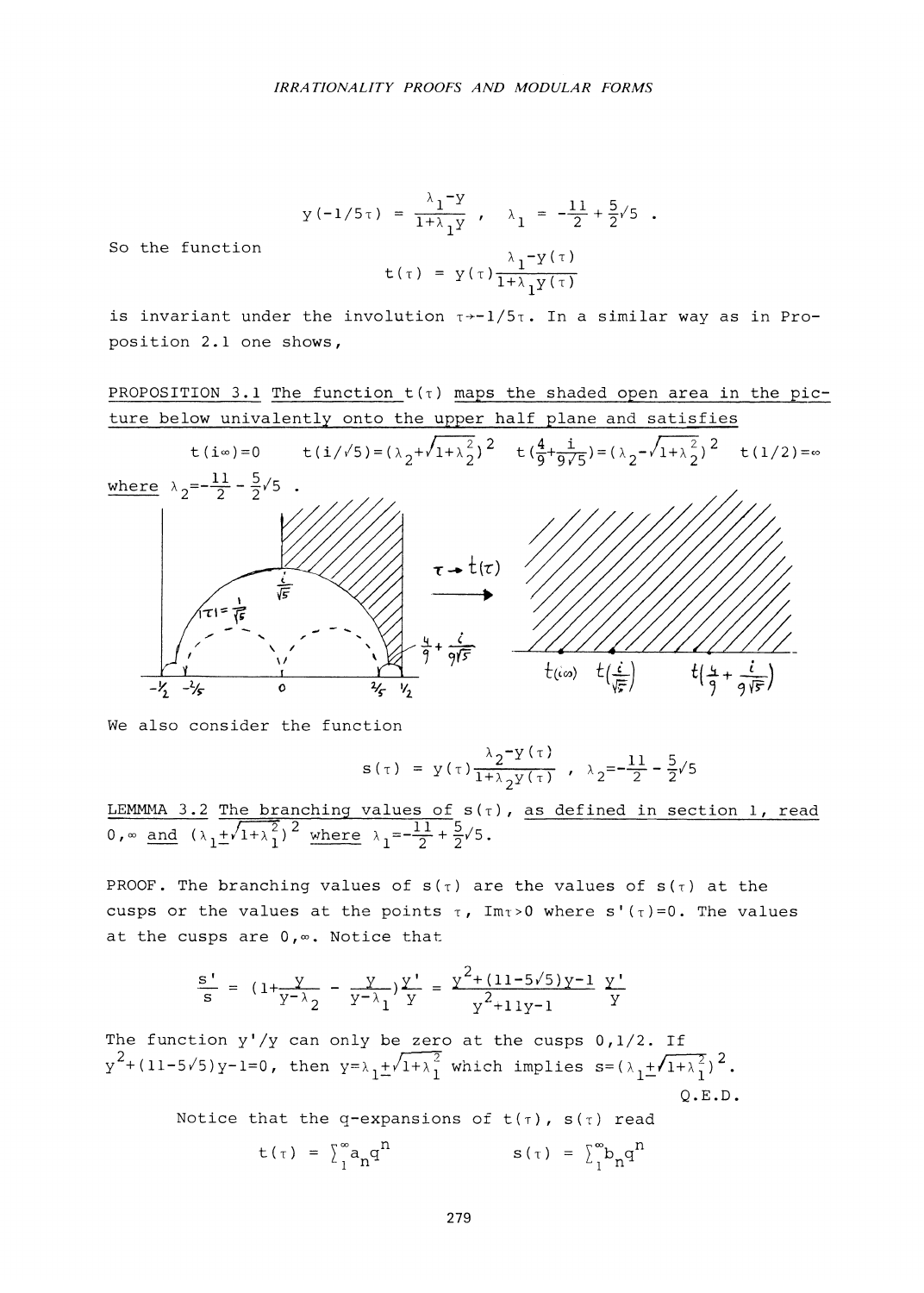where  $a_n$ ,  $b_n$  are algebraic integers in  $\mathcal{Q}(\sqrt{5})$ . From the construction follows that for every n the numbers  $a_n$ ,  $b_n$  are conjugates.

THEOREM 4. Let  $L(3, \chi) = \int_{0}^{\infty} (\frac{n}{5}) n^{-3}$ , where  $(\frac{n}{5})$  is the Legendre symbol. Then  $8\zeta(3)-5\sqrt{5}L(3,\chi)$  is not in  $\mathbb{Q}(\sqrt{5})$ .

PROOF. Consider the weight 4 form on  $\Gamma_1(5)$  given by

24F
$$
(\tau) = E_A(\tau) - 25E_A(5\tau) + 24(E_A(\chi, \tau) - 5\sqrt{5}F_A(\chi, \tau))
$$

where  $\frac{1}{3}$ 

$$
E_4(\chi, \tau) = 1 + \sum_{1}^{\infty} \left(\frac{n}{5}\right) \frac{n^3 q^n}{1 - q^n}
$$
  

$$
F_4(\chi, \tau) = \sum_{m, n=1}^{\infty} \left(\frac{n}{5}\right) m^3 q^{mn}
$$

Note that up to a constant factor,  $F(\tau)$  is characterised by the facts  $F(r) \propto (T/(5))$   $F(i_m)=0$   $F(-1/5r)=-25\tau^4F(r)$  The corresponding Diri-**F(T**)eM**4(ri**(5))**, F**(i«)=0, F(-1/5**T**)=-25**T4F ( T**) . The corresponding Dirichlet series reads

$$
L(F,s) = 10(1-5^{2-s})\zeta(s)\zeta(s-3) + \zeta(s)L(s-3,\chi) - 5\sqrt{5}\zeta(s-3)L(s,\chi)
$$
\nwhere\n
$$
L(s,\chi) = \sum_{n=1}^{\infty} (\frac{n}{5})n^{-3}.
$$

Define 
$$
f(\tau)
$$
 by  $f(i\infty)=0$ ,  $(\frac{d}{d\tau})^3 f(\tau) = (2\pi i)^3 F(\tau)$ . Then, from Proposition 1.2 follows that

$$
5\tau^{2}(f(-1/5\tau)-A) = -(f(\tau)-A)
$$
  
\n
$$
A = 10(1-\frac{1}{5})\zeta(3)\zeta(0)+\zeta(3)L(0,\chi)-5\sqrt{5}\zeta(0)L(3,\chi)
$$
  
\n
$$
= -\frac{1}{2}(8\zeta(3)-5\sqrt{5}L(3,\chi)).
$$

Now let

where

$$
-8E(\tau) = E_2(\tau) - 5E_2(5\tau) + 20(E_2(\chi, \tau) - \sqrt{5}F_2(\chi, \tau))
$$

where 
$$
E_2(\chi, \tau) = -\frac{1}{5} + \sum_{1}^{\infty} (\frac{n}{5}) \frac{nq^{n}}{1-q^{n}}
$$

$$
F_2(x, \tau) = \sum_{m,n=1}^{\infty} \frac{m}{5} m q^{mn}
$$

The function  $E(\tau)$  satisfies  $E(-1/5\tau)=-5\tau^2E(\tau)$ , hence  $E(\tau)(f(\tau)-A)$  is fixed under the involution  $\tau \rightarrow -1/5\tau$ . Consider  $E(\tau)$  and  $E(\tau) f(\tau)$  as functions of  $t=t(\tau)$  and write

$$
E(\tau) f(\tau) = \sum_{1}^{\infty} c_n t^n \qquad E(\tau) = \sum_{0}^{\infty} d_n t^n
$$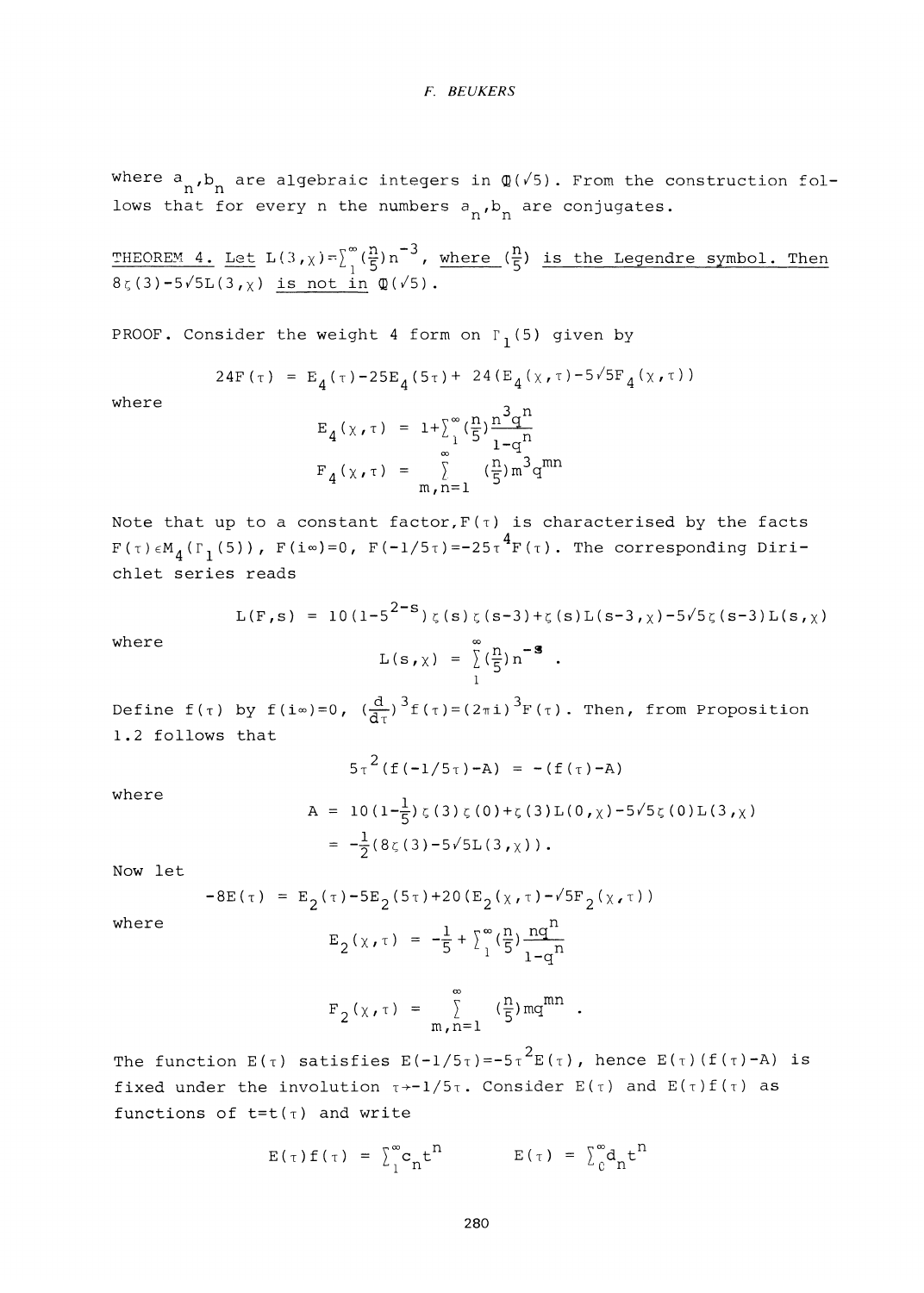By construction it follows that  $d_n$  and  $[1,\ldots,n]^3c_n$  are algebraic integers in  $\mathbb{Q}(\sqrt{5})$ . Just as in the proof of Theorem 1 we observe that the radius of convergence of  $E(t)(f(t)-A)$  equals  $(\lambda_2 - \sqrt{1+\lambda_2^2})^2$  and hence for all  $\varepsilon > 0$ ,

(5) 
$$
|c_n - \mathrm{Ad}_n| < (\lambda_2 + \sqrt{1 + \lambda_2^2})^{(2 - \varepsilon)n} \quad \forall n > n_0(\varepsilon)
$$

Now consider the functions

24
$$
\bar{F}(\tau) = E_4(\tau) - 25E_4(5\tau) + 24(E_4(\chi, \tau) + 5\sqrt{5}F_4(\chi, \tau))
$$

the corresponding third primitive  $\overline{f}(\tau)$  and

$$
-8\bar{E}(\tau) = E_2(\tau) - 5E_2(5\tau) + 20(E_2(\chi,\tau) + \sqrt{5}F_2(\chi,\tau)).
$$

Consider them as functions of  $s=s(\tau)$  and write

$$
\overline{E}(\tau)\overline{f}(\tau) = \sum_{1}^{\infty} \overline{c}_{n} s^{n}, \quad E(\tau) = \sum_{1}^{\infty} \overline{d}_{n} s^{n}
$$

From the construction follows that  $\overline{c}_n, \overline{d}_n$  are the conjugates of  $c_n, d_n$ From the constructively. By Lemma 3.2 the smallest nonzero branching value of  $s(\tau)$  equals  $(-\lambda_1+\sqrt{1+\lambda_1^2})^2$  and hence the radius of convergence of both  $\sum_{1}^{\infty} \overline{c}_n s^n$  and  $\sum_{0}^{\infty} \overline{d}_n \overline{s}^n$  is at least  $(-\lambda_1+\sqrt{1+\lambda^2_1})^2$ . Hence for any  $\theta \in \mathbb{C}$  and any £7cnsn and ^gd^s11 i-s at least **(-A** ^ + / i + **A^**) 2. Hence for any **6 E**(E and any

(6) 
$$
|\overline{c}_n - \theta \overline{d}_n| < (\lambda_1 + \sqrt{1 + \lambda_1^2})^{(2 + \epsilon)n} \quad \forall n > n_1 (\epsilon, \theta).
$$

Now suppose  $A \in \mathbb{Q}(\sqrt{5})$ . Let  $\overline{A}$  be its conjugate and let d be its denominator. Multiplication of (5) and (6) with  $\theta = \overline{A}$  yields

(7) 
$$
|c_n \overline{c}_n - (c_n \overline{d}_n \overline{A} + \overline{c}_n d_n A) + d_n \overline{d}_n A \overline{A}| < (\frac{1}{20.3})^{2n}
$$
  $n > n_0$ 

 $Sine c_n \overline{c}_n \epsilon \mathbb{Z}/[1,\ldots,n]^6$ ,  $c_n \overline{d}_n \overline{A} + \overline{c}_n d_n A \epsilon \mathbb{Z}/d[1,\ldots,n]^3$ ,  $d_n \overline{d}_n A \overline{A} \epsilon \mathbb{Z}/d^2$ and  $d^{2}[1,\ldots,n]^{0}$  <(20.1)<sup>211</sup> <(20.3)<sup>2n</sup> for sufficiently large n, we see that expression (7) vanishes for sufficiently large n. Hence  $c_n - d_nA = 0$ for n large enough, and we have a contradiction. Theorem 4 now follows. Q.E.D.

REMARK. By some tedious calculation one can verify that the numbers  $d_n$ satisfy the recurrence relation

$$
(n+1)^{3}d_{n+1} = \{ (124+55\sqrt{5})n(n+1)+34+15\sqrt{5} (2n+1)d_{n} - n^{3}d_{n-1} \}
$$
  

$$
d_{0} = 1, \quad d_{1} = 34+15\sqrt{5}, \quad d_{2} = 7111+3180\sqrt{5}, \quad d_{3} = 2040334+912465\sqrt{5}
$$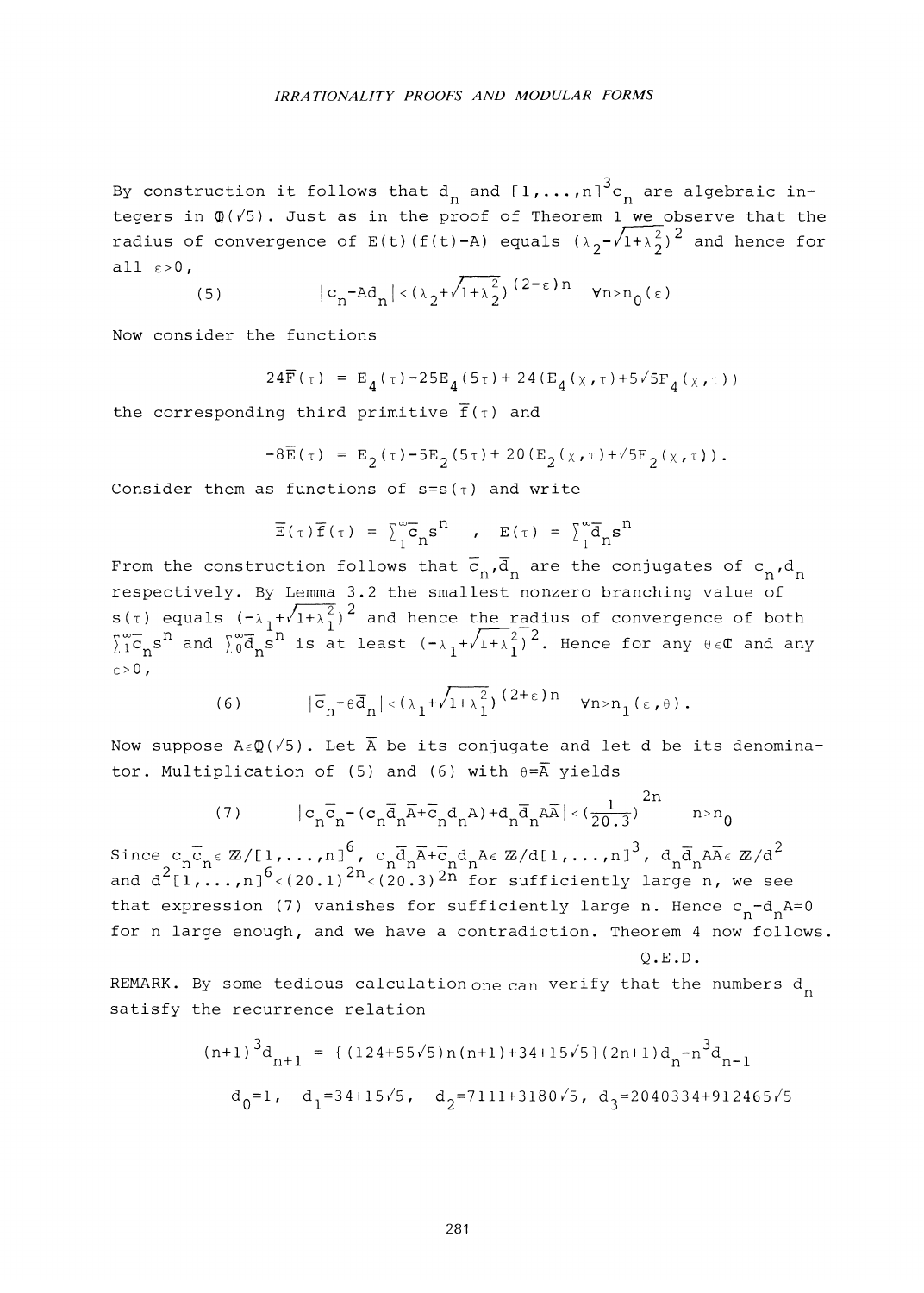THEOREM 5. The number  $\zeta(2) = \pi^2/6$  is irrational.

PROOF. Consider the function

$$
\frac{2i}{5} F(\tau) = (2+i) E_3(\chi, \tau) - (2-i) E_3(\chi, \tau)
$$

where

$$
E_3(x, \tau) = \frac{-2 + i}{5} + \sum_{1}^{\infty} (k) \frac{k^2 q^k}{1 - q^k}
$$

and  $\chi$ (k) is the odd character modulo 5 given by  $\chi$ (2)=-i and  $\overline{\chi}$  is its complex conjugate. Then  $F(\tau)\in M_3(\Gamma_1(5))$ , and, in particular,  $F(\tau/5\tau+1) =$  $=(5\tau+1)^3F(\tau)$ . Its Dirichlet series is given by

$$
L(F,s) = \frac{5}{2i}\zeta(s) ((2+i)L(s-2,\chi)-(2-i)L(s-2,\overline{\chi}))
$$

where  $L(s_{\,\boldsymbol{\ell}}\,)\tilde{=}^{\infty}_{1\,}\chi(k)k^{\mathbf{-S}}.$  Let  $f(\tau)$  be the Fourier series determined by f(i∞)=0 and  $(\frac{d}{dz})^2 f(\tau) = (2\pi i)^2 F(\tau)$ . In a straightforward manner one can verify that

$$
(5\tau+1) (f(\tau/5\tau+1)-L(F,2)) = f(\tau)-L(F,2)
$$

where

$$
L(F,2) = \frac{5}{2i}\zeta(2)((2+i)L(0,\chi)-(2-i)L(0,\overline{\chi})) = \zeta(2).
$$

Consider also

$$
E(\tau) = \frac{3+i}{2}E_1(\chi,\tau) + \frac{3-i}{2}E_1(\overline{\chi},\tau)
$$

where

$$
E_1(\chi, \tau) = \frac{3-i}{10} + \sum_{1}^{\infty} \chi(k) \frac{q^k}{1-q^k}
$$

Then  $E(T) \in M_1$  ( $\Gamma_1$ (5)) and we obtain

$$
\mathrm{E}\left(\tfrac{\tau}{5\tau+1}\right)\left(\texttt{f}\left(\tfrac{\tau}{5\tau+1}\right)-\zeta\left(2\right)\right) \ = \ \mathrm{E}\left(\tau\right)\left(\texttt{f}\left(\tau\right)-\zeta\left(2\right)\right)\,.
$$

This implies that  $E(\tau)(f(\tau)-\zeta(2))$  considered as function of  $y(\tau)$  does not branch above  $y=-\frac{11}{2}+\frac{5}{2}\sqrt{5}$ , corresponding to  $\tau=0$ . Hence  $E(\tau)(f(\tau)-\zeta(2))$ as a function of y is a Taylorseries in y with radius of convergence  $\frac{11}{2}+\frac{5}{2}\sqrt{5}$ . Note that by construction  $E(\tau)$  has a y-expansion with integral coefficients, and the nth coefficient in the y-expansion of  $E(\tau) f(\tau)$  is rational with a denominator that divides  $[1,\ldots,n]^{2}$ . Our standard argument now yields  $\zeta(2)$   $\angle$ Q.

**Q.E.D.**